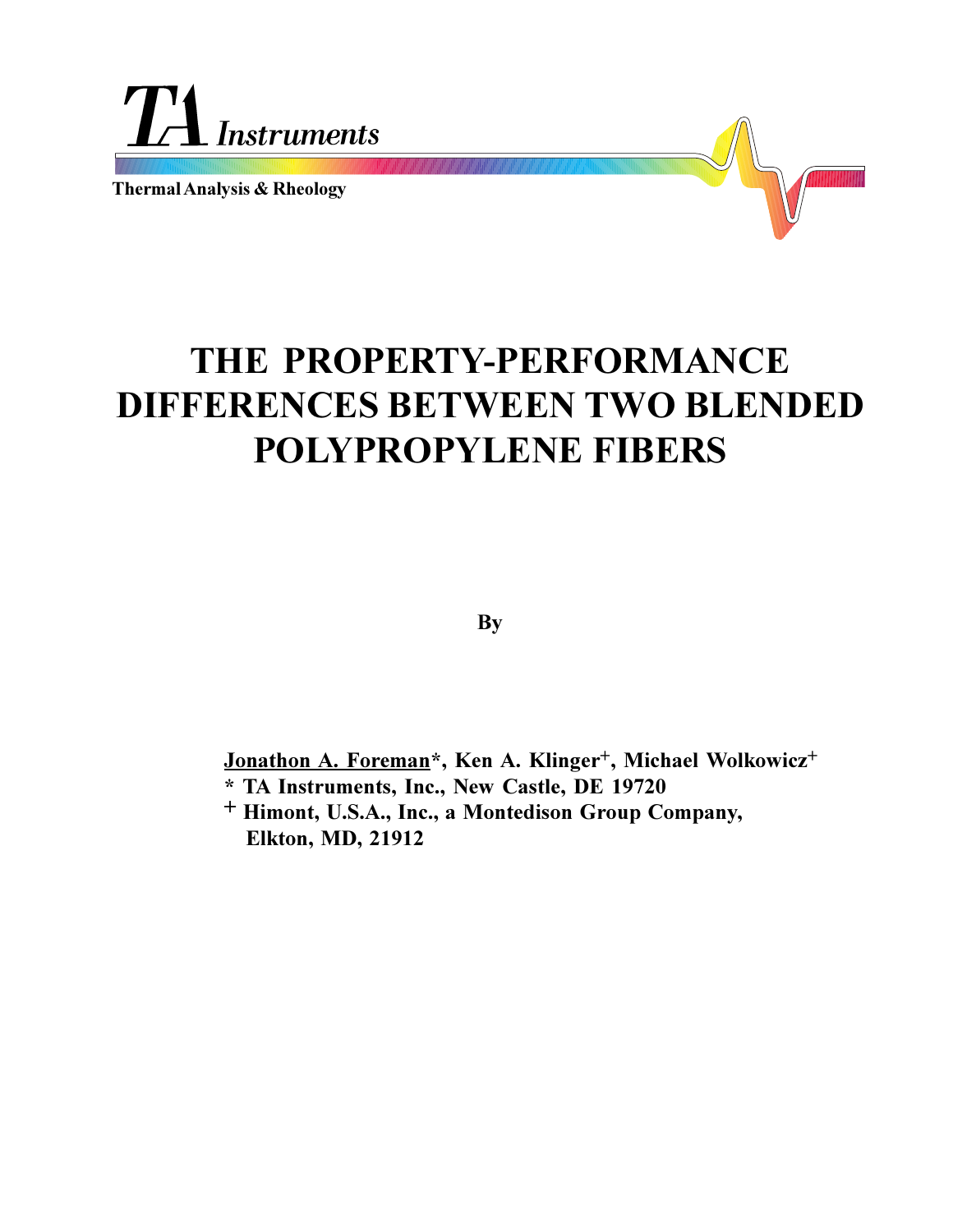## **ABSTRACT**

The purpose of this study is to characterize two polypropylene copolymer materials which have similar melt viscosities (melt indices) but which behave very differently both during and after processing into fibers. Though the two materials were generated by two different synthetic routes it was felt that the materials should process similarly because of the similar melt viscosities. The first material, a reactor product, processed normally. With the second material, a physical blend, the spinline tended to break at the spinneret, shutting down the fiber spinning process.

These materials are analyzed using optical microscopy (OM), differential scanning calorimetry (DSC) and thermomechanical analysis (TMA), to examine the source of excessive spin breakage. The source of the spinline breakage is found to be "gels" or globular masses on the otherwise smooth surface of the physical blend fibers. Several observations of physical characteristics, such as melting behavior and tensile stiffness, show that the two materials differ in crystallization rates, size, fraction, and orientation of crystals, and internal stress states. Much of the evidence points to differences in microstructure, molecular weight and molecular weight distribution between the two materials as the root cause of the differences in processability and performance. This conclusion is supported by gel permeation chromatography recently performed on the materials.

## **INTRODUCTION**

The morphology of polymers strongly influences the mechanical properties of the final product. This is particularly true of synthetic fibers, which are subjected to a host of thermal and mechanical treatments to achieve particular physical and mechanical states. These treatments can affect the microstructure, in both the amorphous and crystalline phases. Without control over the microstructure, or at least insight into it at each step, downstream processability and final appearance of the product are difficult to predict.

Two polypropylene copolymer fiber bundles were examined in this study. One bundle was from reactor synthesized material, the other physically blended. Both were subjected to similar processing, yet show different behavior. These materials were analyzed using optical microscopy (OM), differential scanning calorimetry (DSC) and thermomechanical analysis (TMA), to examine the source of excessive spin breakage in one of the materials. The evidence shows that the more susceptible blend has a higher degree of orientation and is likely to have less complete mixing and a broader molecular weight distribution.

## **EXPERIMENTAL**

The materials used in this study are from two stocks of blended polypropylene fibers. Material 1 is a polypropylene copolymer that is reactor product directly polymerized to a melt flow rate of 20 ( $g/min$ ); material 2 is a physical melt blend of 9-10 melt flow homopolymer and low melt flow copolymer which was visbroken (mechanically homogenized) to the melt flow rate of 20. The fibers were spun at a low draw ratio under equivalent thermal and physical stresses. The materials have a similar linear density of 3 tex per filament (tpf) and microscopy shows that the materials have similar diameters at 65-80 µm.

DSC experiments were performed using the TA Instruments DSC 2920 with a heat-cool-heat cycle over the range of 30 to 235ºC at 20ºC/min. The fibers were cut to short lengths and 4 mg samples were crimped in standard aluminum pans.

TMA experiments were performed with the TA Instruments TMA 2940. To achieve a representative sampling yet ensure high quality clamping, 10 fibers were removed from each bundle and crimped into split aluminum shot in a method similar to that used in ASTM D1294-86 [1]. Thermal expansion/contraction was measured at  $3^{\circ}$ C/min under a load of 50 mN (1.6) mN/tex). Stress-strain measurements were made at room temperature under a constant rate of load (CRL) of 50 mN/min from a pre-tension of 5 mN (0.16 mN/tex) to 1000 mN (32 mN/tex). Constant strain experiments, otherwise known as shrinkage force or thermal stress analysis (TSA), were performed using a pretension of 50 mN (1.6 mN/tex) and stretching the samples 1.5-2.0% to achieve similar initial stress levels in the samples. The samples were heated at 3ºC/min. The above experimental conditions were similar to those used by other investigators [2-3] and ASTM standards [4-6], though the heating rates are somewhat slower.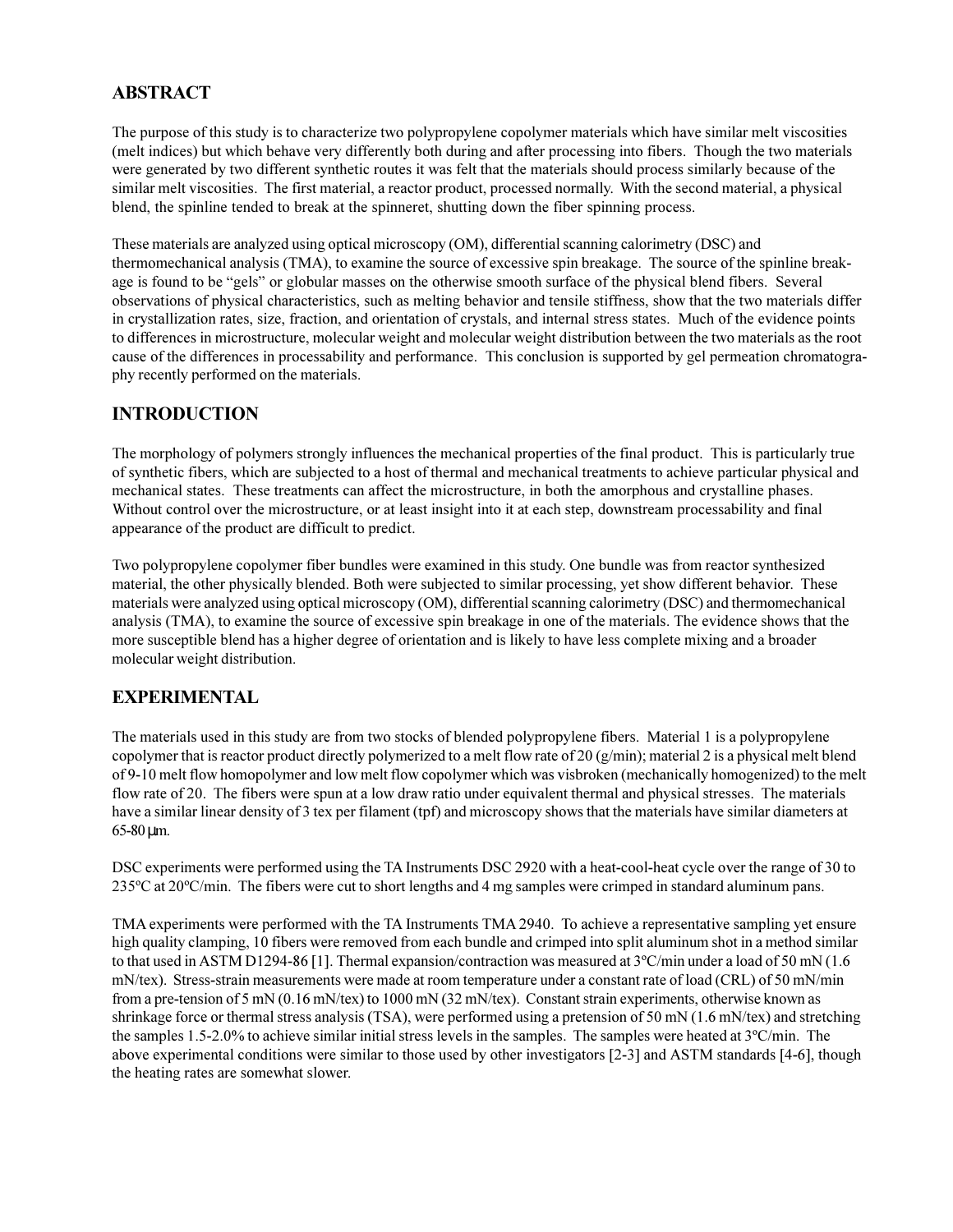### **RESULTS AND DISCUSSION**

Optical microscopy offers insight into the cause of the spin breakage. The most prominent features seen in these materials are the expansions of the fiber diameter, called gels, which appear in the physical blend (material 2) but not in the reactor product (material 1). The gels appear at a rate of 10-20 gels per 2 cm of fiber bundle, in a random pattern along the fibers. It is unlikely that the gels are formed by the phenomenon of spin resonance. Rather they are formed in the melt and enhance breakage of the fibers by clogging the spinneret. It has been thought that the gel phase is a higher molecular weight component separating from the main phase of the physical blend copolymer (material 2). However the gels are a small fraction of the total fiber mass and volume and have been difficult to analyze.

Figure 1 shows the DSC thermal curves of the first and second heatings on material 2. Material 1 showed very similar results, though there are subtle differences. The first heats (as received material) of both materials show single, though somewhat broad melts, with small transitions occurring on the onset slopes. The melt peak temperature and enthalpy of fusion for material 2 are higher than for material 1, though material 1 has a higher melt onset temperature. A summary of the DSC results can be found in Table 1.



Table 1: DSC Onset (Te) and Peak (Tp) Temperatures and Enthalpies ( $\Delta H$ )

| Sample                   | <b>First Heat</b> |                                                                |                        |                | Cooling                    |                        |       | Second Heat           |                |  |
|--------------------------|-------------------|----------------------------------------------------------------|------------------------|----------------|----------------------------|------------------------|-------|-----------------------|----------------|--|
|                          | Te oC<br>148.3    | $\mathop{\rm Tp}\nolimits$ $\mathop{\rm oC}\nolimits$<br>162.2 | $\Delta H J/g$<br>72.7 | Te oC<br>114.3 | Tp <sup>o</sup> C<br>111.6 | $\Delta H J/g$<br>74.0 | Te oC | Tp oC<br>119.6        | $\Delta H J/g$ |  |
| (reactor<br>product)     |                   |                                                                |                        |                |                            |                        | 146.8 | 157<br>161.3          | 72.3           |  |
| 2<br>(physical<br>blend) | 143.4             | 163.2                                                          | 76.9                   | 116.8          | 114.0                      | 77.8                   | 147.5 | 122.8<br>157.5<br>161 | 75.2           |  |

Note: There are two peaks on the second heat, the second is a split peak (two maxima).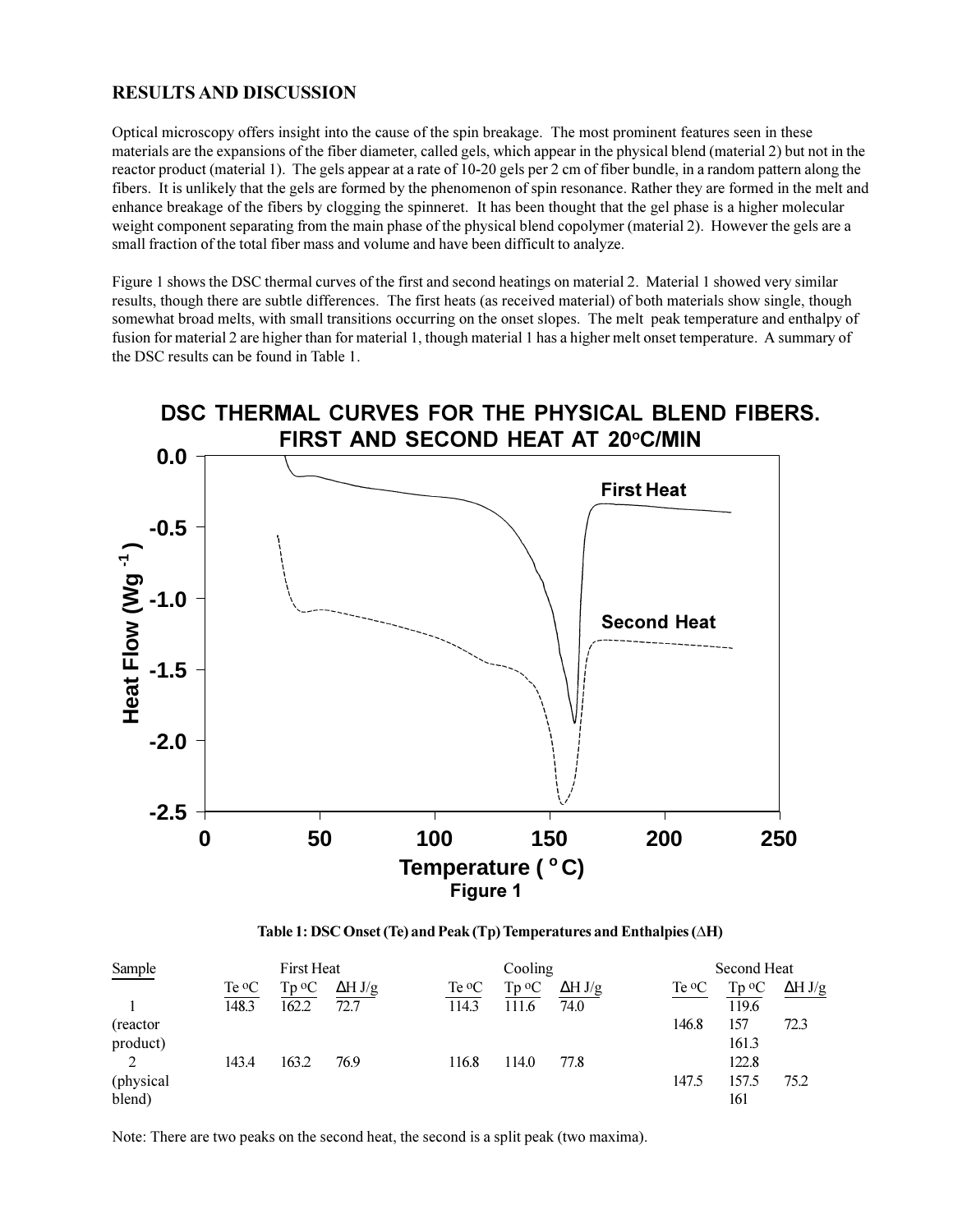The single-peaked curves of the first DSC heats indicate that the as-received materials are macroscopically single phase. The curve shapes of the two materials are very similar, with only subtle differences in the leading edge of the melt peak, indicating the gel structures have little effect on the overall phase structure of the material. The long leading edge and small transitions show there may be some breadth in the crystal perfection (orientation) of the two materials. Correlation has also been drawn between orientation and the DSC melt peak temperature [2]. The reactor product (material 1) has lower crystallinity (lower melt enthalpy) than the physical blend (material 2) and the lower melt temperature of material 1 is indicative of smaller crystallites being formed in this material. These observations can be explained by material 1 having a lower molecular weight and/or molecular weight distribution and perhaps more intimate mixing of the copolymers.

The crystallization peak during cooling (Figure 2) is very sharp, and the slope of the baseline increases dramatically after crystallization. The crystallization peak temperatures follow the same order as the melt peak temperatures, with material 2 being more easily crystallizable. Preliminary isothermal crystallization studies at 116ºC also show a similar trend. It has been shown that crystallization rate increases as both molecular weight and molecular weight distribution increase [7], as well as with the stress state of the polypropylene fibers [8].



The second heat is somewhat more difficult to interpret with three overlapping melt transitions. There are also changes in baseline slopes before and after the transitions that are similar to those seen during the cooling ramps. The reactor product (material 1) has a lower melt temperature on the first peak than does the physical blend (material 2). Both materials have similar peak temperatures for the split main peak, indicating crystallization induced similar stress states for this phase [8]. Integration between 92 and 175ºC yields total melt enthalpies of 72 and 75 J/g for materials 1 and 2 respectively, which are lower than for the respective first heats. The limits of peak integration, though, can be defined several ways, with some definitions yielding higher melt enthalpies than those seen in the first heat. There is much discussion as to whether drawing increases or decreases crystallinity of polypropylene [9].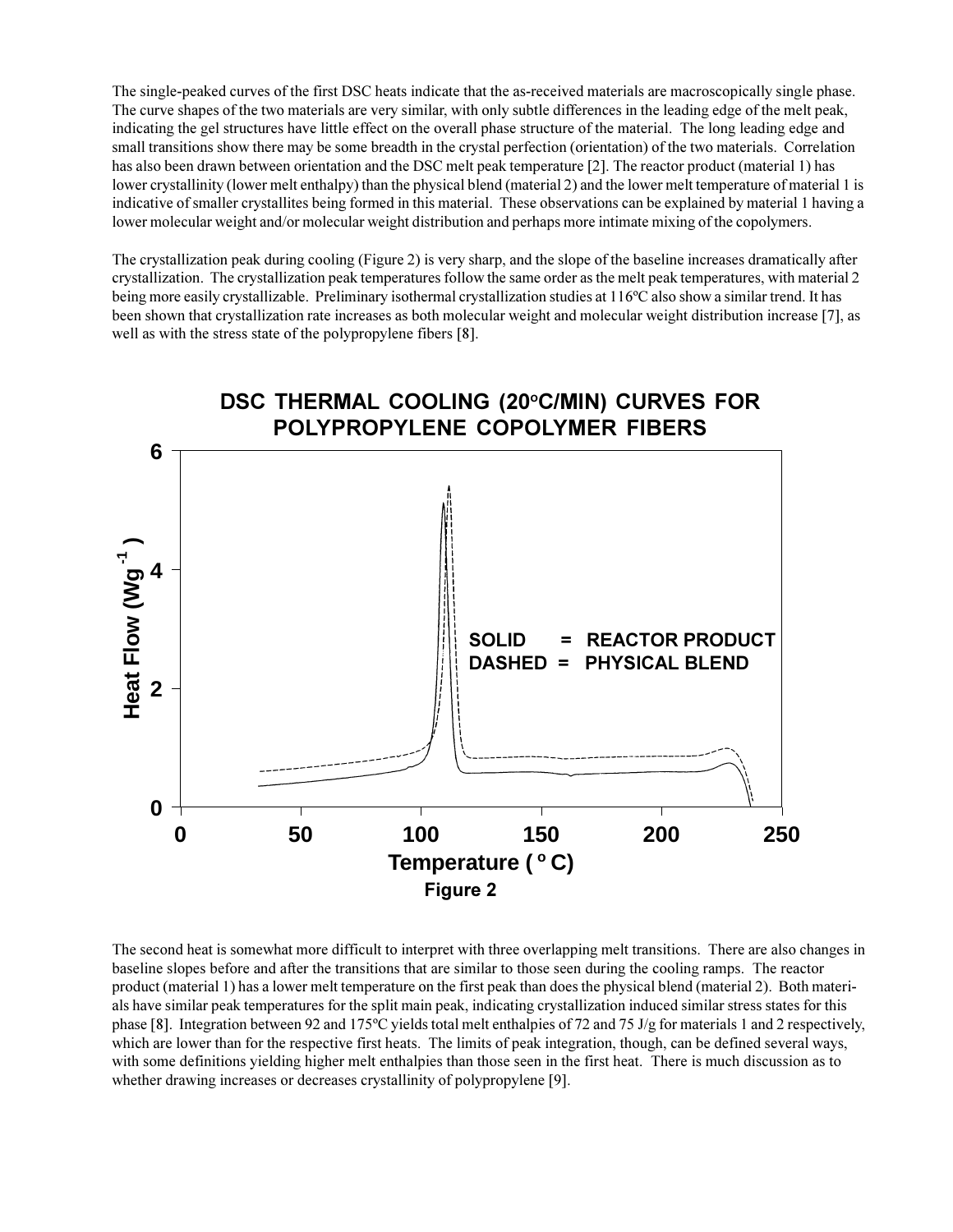Several authors have seen multiple melting peaks in polypropylene, and there is the suggestion of multiple crystalline forms in the polypropylene [2,3,9]. It is alternatively suggested that the low temperature melting is caused by a less perfect crystalline order and not from different crystal phases [10]. With very sharp crystallization peaks, it is likely that the low temperature phase is induced at the crystallization temperature. Similar phenomena have been observed for isothermal crystallization [11] and this probably explains the difference in peak temperature between the two materials. It is plausible that the different polymer fractions do not co-crystallize simultaneously, and that the lower temperature melt is due to morphological effects. The higher melt temperature of material 2 implies the molecular weight of the secondary phase is greater than for material 1.

The peak temperatures in thermomechanical analysis follow similar trends as the DSC results, giving good agreement between the two techniques. But TMA gives much further insight into the physical properties and structure of the polypropylene copolymers, with distinct differences between the two materials. In the expansion/contraction measurements (Figure 3), material 1 has greater expansion until the initiation of shrinkage around 85°C. It also contracts to a lesser degree and "melts" at a lower temperature. The TMA experiments are summarized in Table 2.





| Sample                                | <b>TMA</b>                 |                     |                       | Stress/Strain |                 |                               |               | <b>TSA</b> |  |
|---------------------------------------|----------------------------|---------------------|-----------------------|---------------|-----------------|-------------------------------|---------------|------------|--|
|                                       | Expansion<br>$\frac{0}{0}$ | Tp<br>$\rm ^{(oC)}$ | Contraction<br>$(\%)$ | Tp<br>(0C)    | $C$ rimp<br>(%) | Compliance<br>$(\frac{6}{N})$ | TSA Fp<br>(N) | Tp<br>(0C) |  |
| (reactor)<br>product)                 | 2.5                        | 89                  | $10 - 11$             | 162           | 2               | 6.7                           | 0.09          | 132        |  |
| $\overline{2}$<br>(physical<br>blend) | 1.2                        | 84                  | 14-19                 | 167           | 3               | 5.0                           | 0.10          | 140        |  |

Note: For expansion, contraction and TSA, the Tp is the peak temperature for the associated transition. The three peak temperatures roughly correspond to the onset of shrinkage, melt and softening, respectively.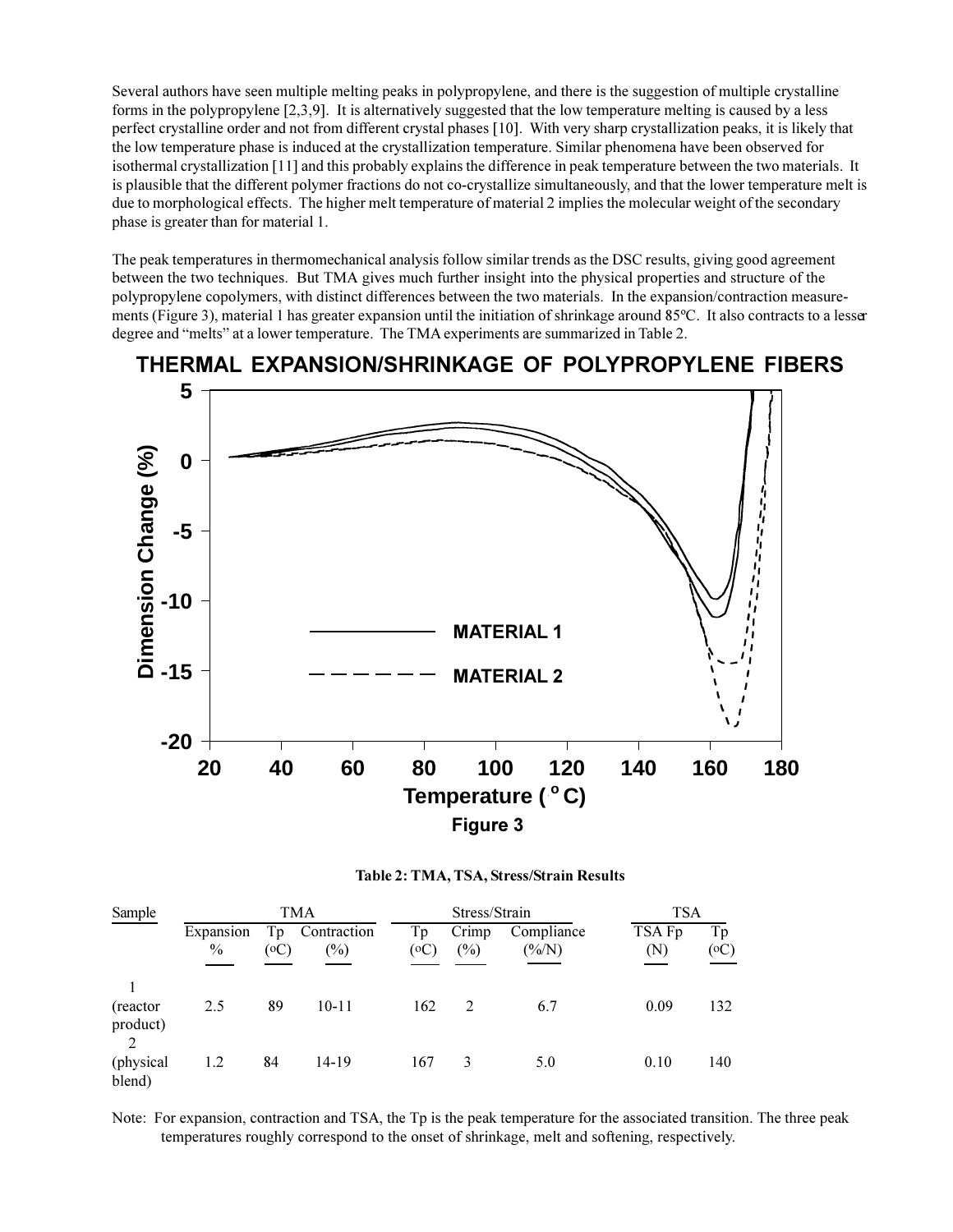In the stress-strain measurements (Figure 4), two effects can be seen. First, the expansion at low force levels is a good measure of the relative crimp of the two materials. Second, the slope of the dimension change versus force line is a measure of the material compliance. The reactor product (material 1) shows greater expansion, as expected, and is more compliant (therefore a weaker material) than the physical blend (material 2).



The shrink force measurements (Figure 5) confirm that material 1 is a weaker material, with a lower overall shrink force. Furthermore, the peak temperature in the force curve is significantly lower than for material 2. The shrink force measurements show finer structures than can be seen in TMA expansion or DSC curves. A secondary relaxation occurs in the materials prior to the melt at around 160ºC. In material 2 this relaxation is more prominent.

Lower thermal expansion, and greater shrinkage and shrink force are indicative of a material with greater crystallite orientation [2,12]. These experiments confirm that material 2 has greater orientation than material 1. The extra stresses placed on the amorphous inter-crystalline tie molecules lead to the material being more difficult to deform (less compliant in the stress/strain experiments). Similar results have been seen with the texturing of polyester yarns [10]. It is likely that extra stresses placed on material 2 by the gels in the spinning step are translated to greater orientation in the final fibers.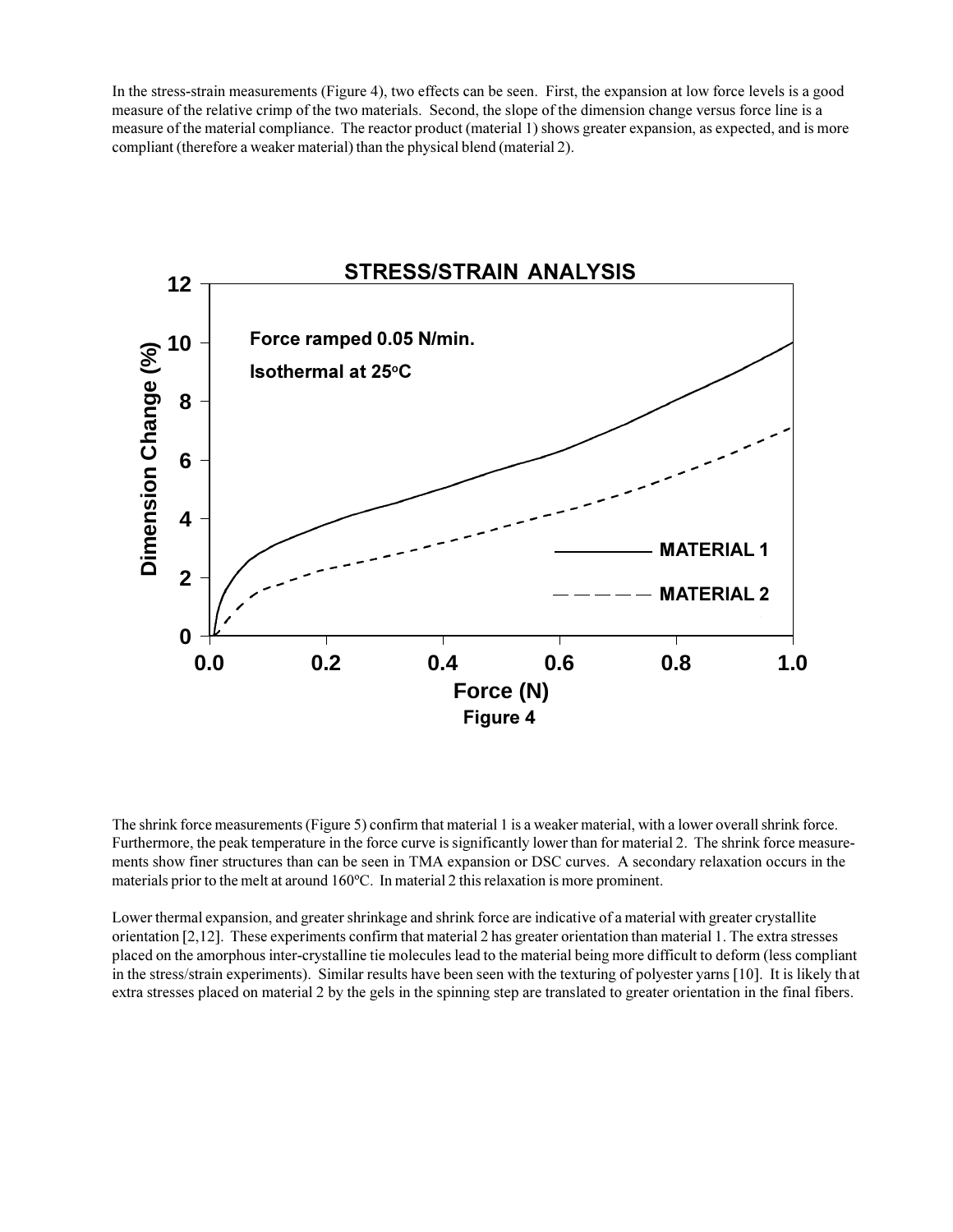

The shoulders in the thermal stress analysis at around 160ºC indicate the materials have differing strengths in the melt region. Material 2, with the more prominent shoulder, has greater melt strength in this region. It is likely that the gels contribute to the greater melt strength with several possible causes. First is two-phase behavior caused by incomplete mixing of the components of the physical blend. It is also likely that there are regions of higher crystalline perfection, as suggested by higher orientation and the DSC results. Finally, there may be differences in the melt strength of the material caused by entanglements in the material, or by crosslinking brought about by the visbreaking process. These reasons are not mutually exclusive, and all can be related to greater molecular weight and/or molecular weight distribution in material 2. Gel permeation chromatography performed elsewhere on these materials has recently confirmed that material 2 does indeed have a greater molecular weight and weight distribution.

#### **CONCLUSIONS**

The two polypropylene copolymer fibers show very different appearances and physical properties. Thermomechanical analysis shows that the materials are in two different stress states caused by differences in crystalline orientation. Higher viscosity and stresses due to the presence of the gels in material 2 create higher spinline stresses that lead to the orientation. DSC shows the materials differ in crystallization rates, crystallite size and fraction, and most likely molecular weight. Much of the evidence indicates that the physical blend fibers (material 2) has a higher molecular weight and weight distribution and less complete mixing occurs in the blending process. Gel permeation chromatography has confirmed the molecular weight and weight distribution differences between the two materials..